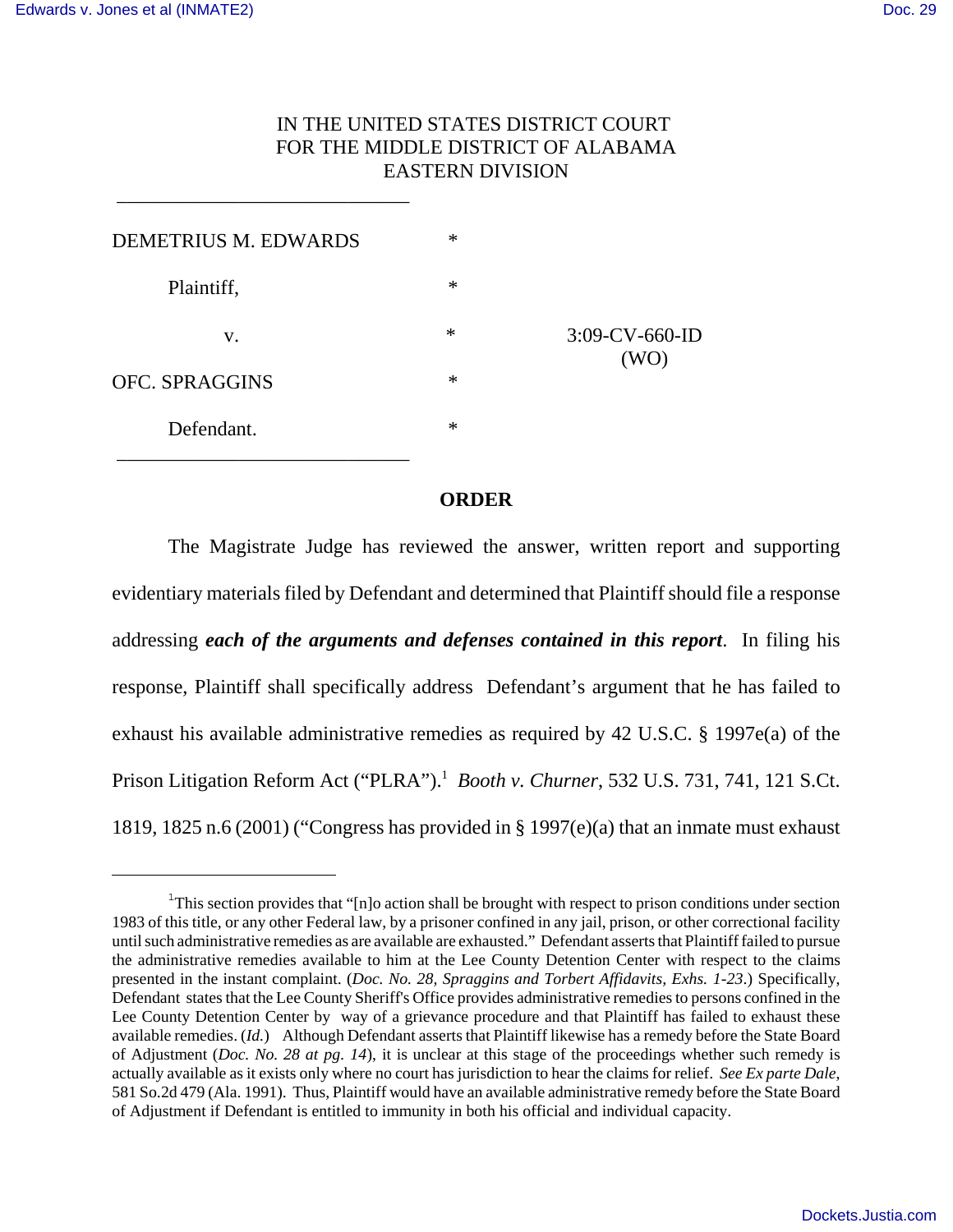irrespective of the forms of relief sought and offered through administrative remedies."); *Porter v. Nussle*, 534 U.S. 516, 532 (2002) ("[T]he PLRA's exhaustion requirement applies to all inmate suits about prison life, whether they involve general circumstances or particular episodes, and whether they allege excessive force or some other wrong."); *Woodford v. Ngo*, 548 U.S. 81, 126 S.Ct. 2378, 2387 (2006) ("[T]he PLRA exhaustion requirement requires proper exhaustion."). "Proper exhaustion demands compliance with an agency's deadlines and other critical procedural rules [as a precondition to filing suit in federal court] because no adjudicative system can function effectively without imposing some orderly structure on the courts of its proceedings.... Construing § 1997e(a) to require proper exhaustion ... fits with the general scheme of the PLRA, whereas [a contrary] interpretation [allowing an inmate to bring suit in federal court once administrative remedies are no longer available] would turn that provision into a largely useless appendage." *Id*. at 2386.

Accordingly, it is

ORDERED that on or before **December 4, 2009** Plaintiff shall file a response to Defendant's written report. **If Plaintiff fails to file a response as required by this order, the court will treat this failure to respond as an abandonment of the claims set forth in the complaint and as a failure to prosecute this action. Moreover, Plaintiff is specifically cautioned that if he fails to file a response in compliance with the directives of this order the undersigned will recommend that this case be dismissed for such failure. In addition, if Plaintiff fails to respond to the written report with respect to each of the claims raised in his complaint, the court will treat this failure as an**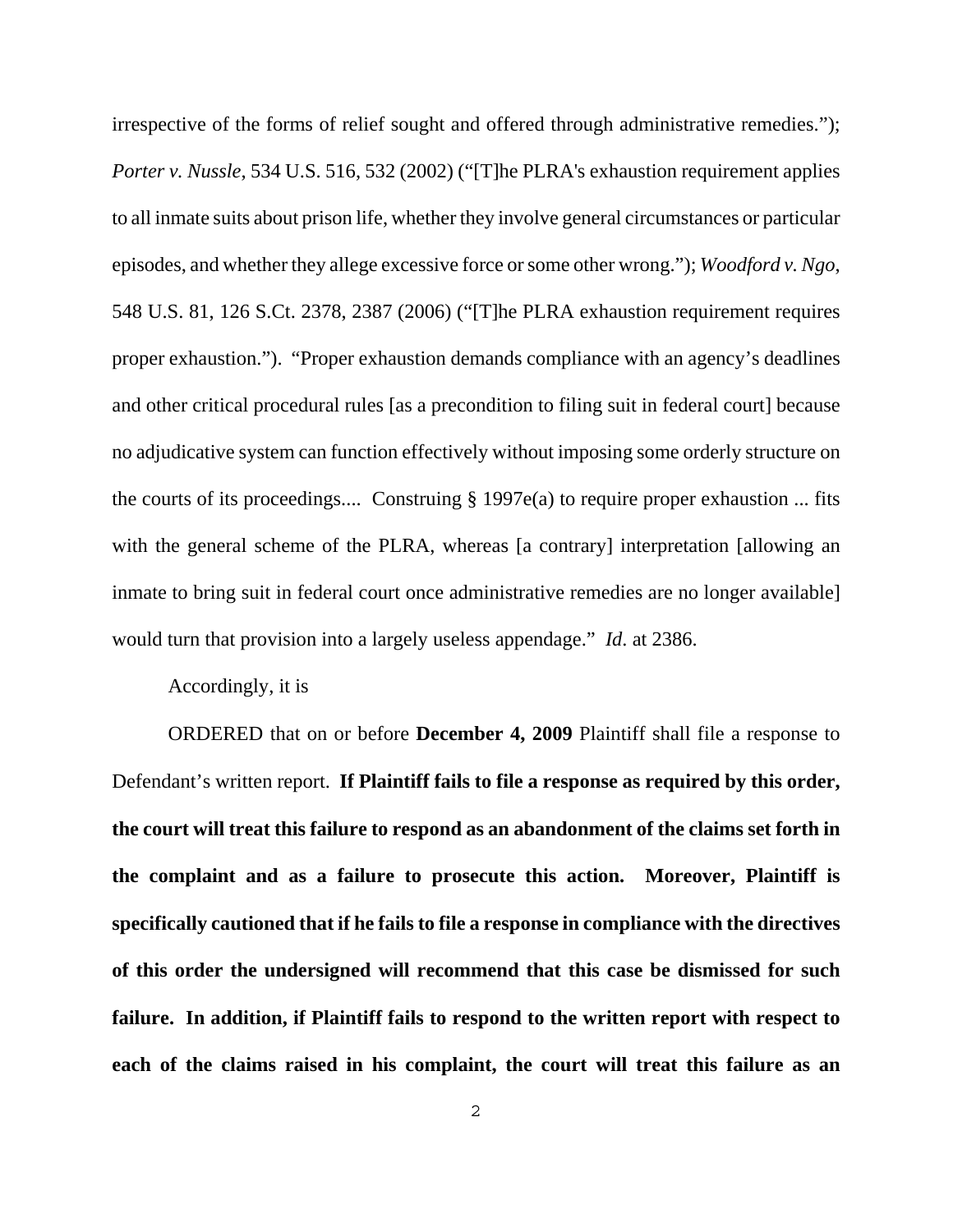## **abandonment of these claims and shall proceed as justice requires.**

As indicated herein, at some time in the future the court may treat Defendant's report and Plaintiff's response(s) as a dispositive motion and response.<sup>2</sup> Thus, in filing a response to Defendant's report Plaintiff should not rely only on his or her unsworn pleadings but should respond by filing sworn affidavits, $3$  or other evidentiary materials developed through discovery or other appropriate means and which set forth specific facts demonstrating there is a genuine issue of material fact for trial in this case. Failure to file sworn affidavits or other evidentiary materials may result in this court accepting Defendant's evidence as the truth.<sup>4</sup> If documents are referred to in the opposing affidavits and have not been previously filed with the court, sworn or certified copies of those papers must be attached to the affidavits or served with them.

The parties are hereby notified that, unless within ten (10) days from the date of this order a party files a response in opposition which presents sufficient legal cause why such action should not be undertaken, upon the expiration of the time for Plaintiff to file a response as allowed by this order, the court may at any time thereafter and without further

 $2$ Thus, in preparing a response to the special report filed by Defendant Plaintiff should refer to the requirements of Rule 56, Federal Rules of Civil Procedure.

<sup>&</sup>lt;sup>3</sup>An affidavit is a sworn statement in writing made under oath or on affirmation before a notary public or other authorized officer. The affidavit must be made on personal knowledge, set forth such facts as would be admissible in evidence, and show affirmatively that the affiant is competent to testify to the matters stated in the affidavit.

<sup>&</sup>lt;sup>4</sup>If Plaintiff is unable to present, by affidavit, facts essential to justify his opposition to Defendant's report, then Plaintiff must file a sworn statement as to why he or she is unable to do so.